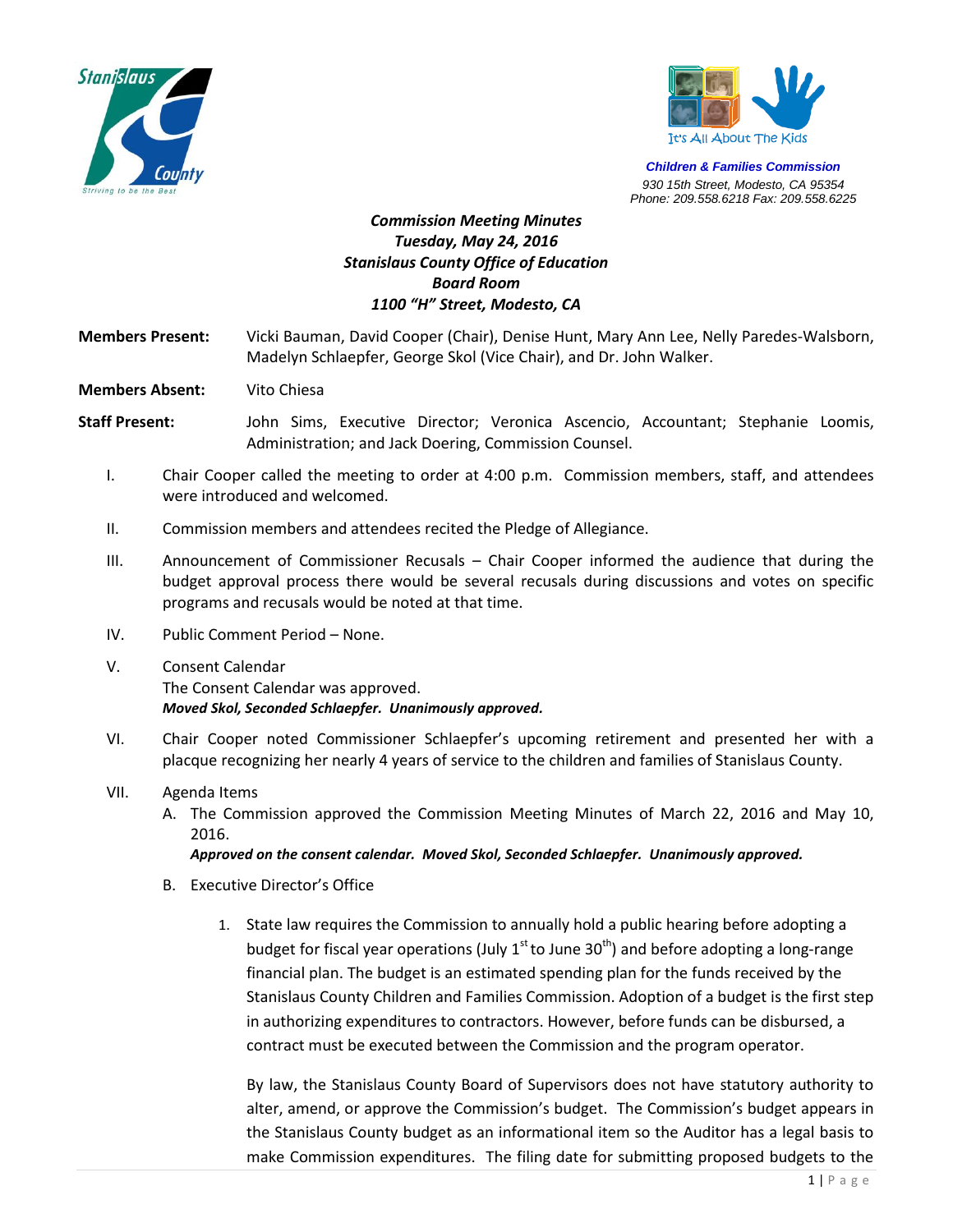County was March 28, 2016. A budget totaling \$7,178,774 was submitted to the CEO's office in order to meet the County's deadline. The purpose of the budget submitted to the County was to act as a placeholder until the Commission adopts its budget. Any budget approved by the Commission at this meeting or at subsequent meetings will be incorporated into the County's 2016-2017 budget.

Some of the significant assumptions contained in the budget and long range financial plan include:

- 2016-2017 contracts and programs are budgeted at current amounts except for:
	- o A \$76,278 decrease in the Healthy Cub's allocation to \$50,000 due to the impacts of the Federal Affordable Care Act and Medi-cal expansion.
	- $\circ$  Extension of Family Resource Center contracts into a 4<sup>th</sup> year (under current RFP) with no change in cost
	- o An increase of \$1,159 to 211 for a one-time cost to rebuild their website
- For 2016-2017, a \$498,000 contingency has been established. No funds will be spent from Contingency without the approval of the Commission.
- In the long range financial projections, a 2% increase in salaries, benefits, services and supplies, and CAP charges is projected for future years.
- Costs for Brown and Armstrong to conduct the 2015-2016 audit will increase by \$600 to \$11,800.
- The State's revenue projections for Stanislaus County have been used in the long range financial plan.
- The long range financial plan assumes contractors will spend 95% of their allocations.
- The long range financial plan assumes a minimum reserve of six month's worth of operating costs.

*After the presentation, Chair Cooper opened the public hearing at 4:22 p.m. to obtain comments from the audience. Hearing no comments, Chair Cooper closed the hearing at 4:23 p.m.*

Commissioner Lee made a motion to:

- 1. Approve the recommendations on pages 9 and 10 of the agenda packet
- 2. Approve the following contract allocation recommendations on page 14 of the agenda packet and authorize the ED to negotiate and execute the contracts:

| Program / Agency                      | Line    | <b>Amount</b> |
|---------------------------------------|---------|---------------|
| 211 Project (United Way of Stanislaus | Line 1  | \$81, 159     |
| County)                               |         |               |
| The BRIDGE (Sierra Vista)             | Line 9  | \$185,000     |
| <b>Family Justice Center</b>          | Line 13 | \$100,000     |
| La Familia Counseling Program<br>(El  | Line 14 | \$98,000      |
| Concilio)                             |         |               |
| Kindergarten Readiness Program        |         |               |
| Keyes (Keyes Unified)                 | Line 16 | \$10,000      |
| Grayson (Patterson Unified)           | Line 17 | \$10,000      |
| Riverbank (Riverbank Unified)         | Line 18 | \$20,000      |

3. Approve a one year extension of the \$2,059,357 FRC /DR initiative with the Community Services Agency (CSA), with the Commission's share of the program not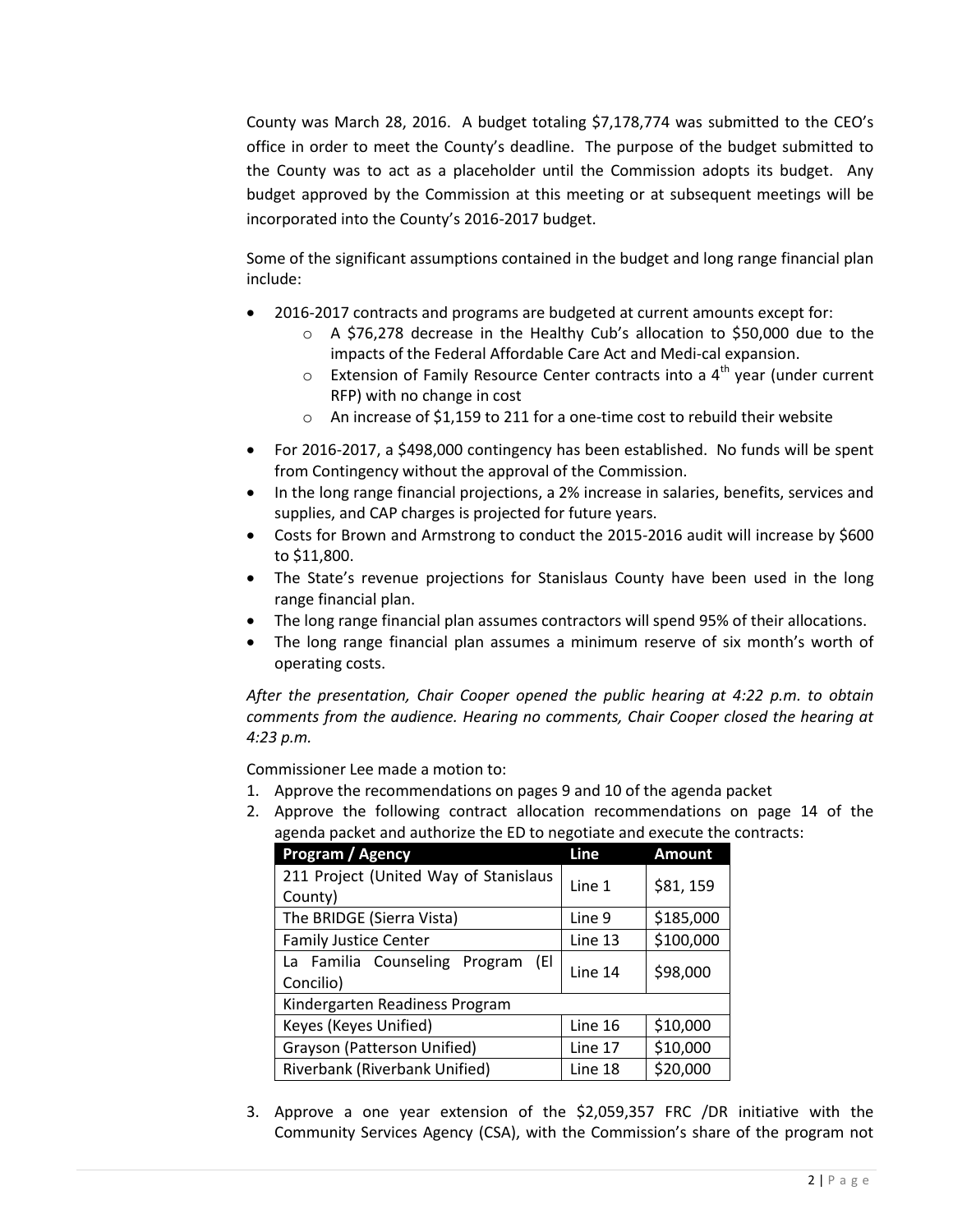to exceed \$1,559,357 in 2016-2017. Authorize the ED to sign 3-way contract amendments with CSA and the following agencies in the following contract amounts:

| Program / Agency                                                      | <b>Total</b><br><b>Contract</b><br><b>Amount</b> | <b>Commission</b><br><b>Share</b> |
|-----------------------------------------------------------------------|--------------------------------------------------|-----------------------------------|
| Ceres Partnership for Healthy Children (Center for Human<br>Services) | \$243,855                                        | \$184,648                         |
| Hughson FRC (Sierra Vista)                                            | \$156,205                                        | \$118,279                         |
| N. Modesto / Salida FRC (Sierra Vista)                                | \$427,485                                        | \$323,694                         |
| Oakdale / Riverbank FRC (Center for Human Services)                   | \$207,980                                        | \$157,484                         |
| Parent Resource Center for Central Modesto                            | \$524,706                                        | \$397,310                         |
| Turlock FRC (AspiraNet)                                               | \$269,945                                        | \$204,405                         |
| Westside FRC (Center for Human Services)                              | \$229,181                                        | \$173,537                         |
| Total                                                                 | \$2,059,357                                      | \$1,559,357                       |

*Moved Commissioner Lee; Seconded Commissioner Skol; Unanimously approved. Motion carried: 8-0*

*Prior to the next motion, Commissioner Schlaepfer announced her recusal and left the room.*

Commissioner Skol made a motion to:

1. Approve the following contract allocation recommendation on page 14 of the agenda packet and authorize the ED to negotiate and execute the contract:

| Program / Agency                                   | <b>Line</b> | . Amount                  |
|----------------------------------------------------|-------------|---------------------------|
| Zero to Five Early Intervention Partnership (BHRS) | Line 15     | $\frac{1}{2}$ \$1,523,009 |

*Moved Commissioner Skol; Seconded Commissioner Bauman; Unanimously approved. Motion carried: 7-0; Abstained: 1 (Schlaepfer)*

*Prior to the next motion being made, Commissioner Schlaepfer returned and Commissioner Skol announced his recusal and left the room.*

Commissioner Hunt made a motion to:

1. Approve the following contract allocation recommendation on page 14 of the agenda packet and authorize the ED to negotiate and execute the contract:

| Program / Agency                         | Line    | Amount    |
|------------------------------------------|---------|-----------|
| Children's Crisis Center                 | Line 11 | \$460,000 |
| Court Appointed Special Advocates (CASA) | Line 12 | \$60,000  |

*Moved Commissioner Hunt; Seconded Commissioner Paredes-Walsborn; Unanimously approved. Motion carried: 7-0; Abstained: 1 (Skol)*

*Prior to the next motion being made, Commissioner Skol returned and Commissioner Bauman announced her recusal and left the room.*

Commissioner Walker made a motion to:

1. Approve the following contract allocation recommendation on page 14 of the agenda packet and authorize the ED to negotiate and execute the contract:

| <b>Program / Agency</b>    | Line    | Amount    |
|----------------------------|---------|-----------|
| Healthy Start Sites (SCOE) | Line 10 | \$416,020 |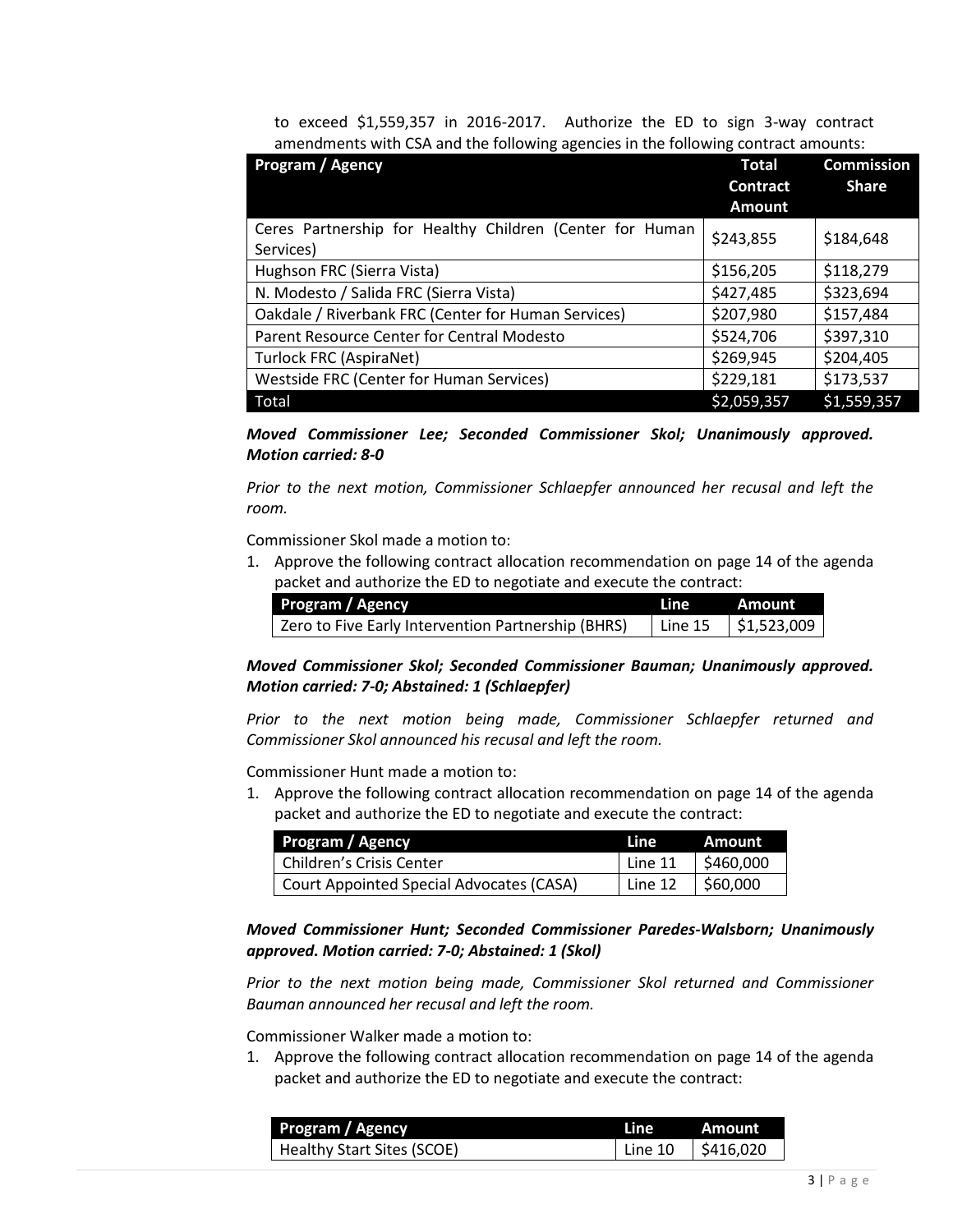| Healthy Start Support (SCOE) | Line 23   \$82,378 |  |
|------------------------------|--------------------|--|
|------------------------------|--------------------|--|

## *Moved Commissioner Walker; Seconded Commissioner Schlaepfer; Unanimously approved. Motion carried: 7-0; Abstained: 1 (Bauman)*

*Prior to the next motion being made, Commissioner Bauman returned and Commissioner Lee and Walker announced their recusals and left the room.*

Commissioner Skol made a motion to:

1. Approve the following contract allocation recommendation on page 14 of the agenda packet and authorize the ED to negotiate and execute the contract:

| Program / Agency                                                                    | Line | <b>Amount</b>                  |
|-------------------------------------------------------------------------------------|------|--------------------------------|
| Healthy Cubs (Health Services Agency)                                               |      | Line 20 $\frac{1}{5}$ \$50,000 |
| Perinatal Home Visitation - HBO (Health Services   Line 21   \$1,339,160<br>Agency) |      |                                |
| Dental Education (Health Services Agency)                                           |      | Line 22 $\frac{1}{2}$ \$30,000 |

*Moved Commissioner Skol; Seconded Commissioner Paredes-Walsborn; Unanimously approved. Motion carried: 6-0; Abstained: 2 (Lee and Walker)*

*Following the vote, Commissioners Lee and Commissioner Walker returned to the room.*

2. Section 130140 of the California Health and Safety Code requires that each county commission conduct an annual review of their strategic plan. Should a Commission decide to adopt a strategic plan or amend its existing strategic plan, at least one public hearing is to be held before a plan or an amendment to a plan is adopted.

The 2015-2017 Strategic Plan was adopted by the Stanislaus County Children and Families Commission on December 9, 2014. As part of the Strategic Plan annual review, staff shared a comparison of the data reported in the Plan when it was published and current figures.

Commissioners discussed the Plan and thanked Stephanie Loomis for her presentation and leading the Commission through its review of the 2015-2017 Strategic Plan.

## C. Committee Reports – *Approved on the Consent Calendar. Moved Skol, Seconded Schlaepfer. Unanimously approved.*

- 1. The Commission accepted the minutes for the Administrative Committee meeting held on May 09, 2016 – including the Monthly Contract Financial Report as of March 31, 2016 and the Quarterly Financial Report through March 2016.
- 2. The Commission accepted the minutes for the Operations Committee meeting held on May 12, 2016.
- D. The Commission heard a presentation from Steve Ashman, Executive Director of Court Appointed Special Advocates (CASA) of Stanislaus County. He gave an overview of services provided by the program to the foster youth of Stanislaus County, specifically children birth to 5 years of age.
- II. Correspondence None.
- III. Commissioner Reports